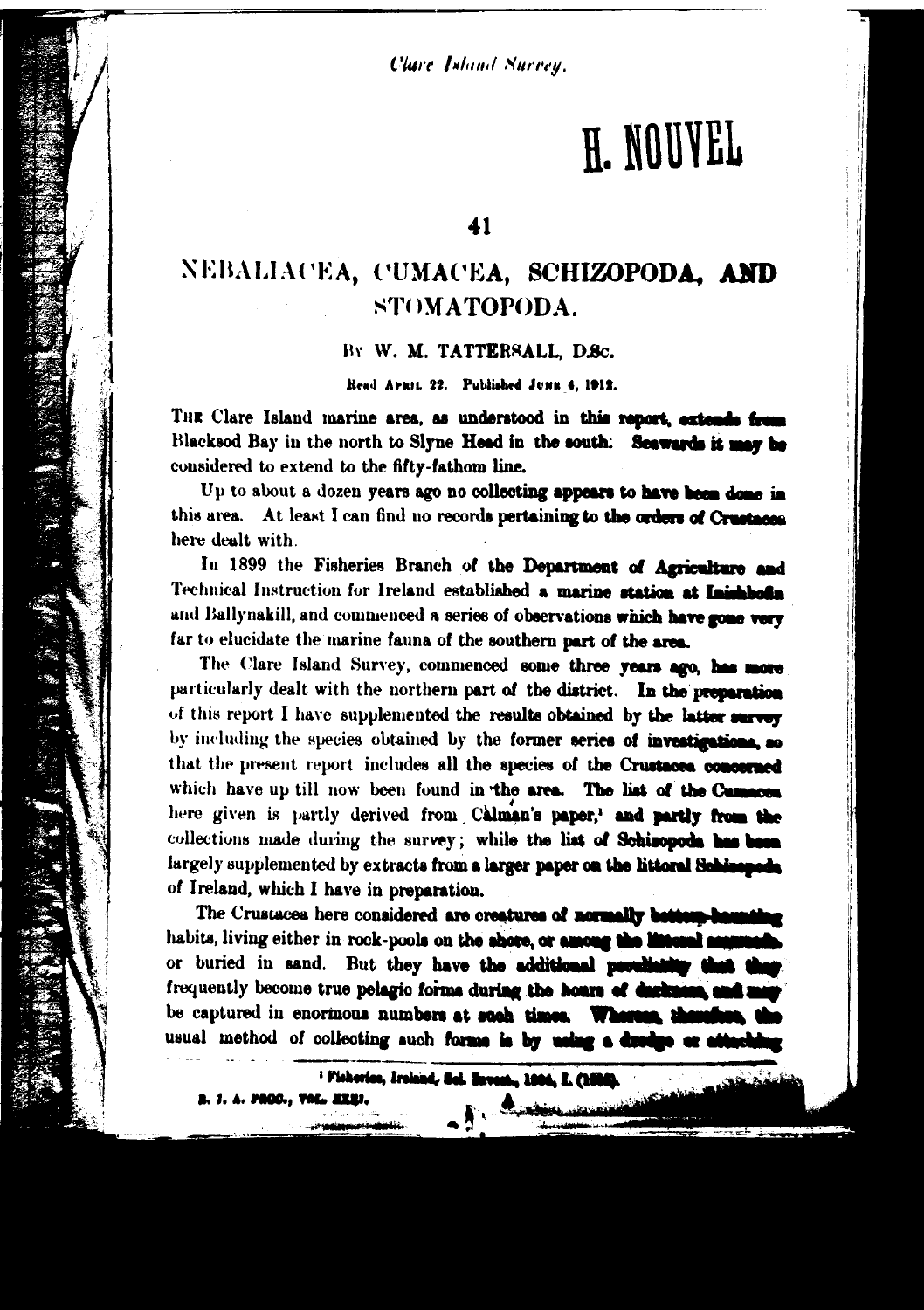#### Proceedings of the Royal Irish Academy. 41 2

fine-meshed nets to trawls worked over the ground, the use of a tow-net at night, capcoially in the shallow bays and harbours, not only facilitates the collection of apecies, but gives a better and more correct idea of the abundance or scarcity of the different species collected. In the Cumacea it is usually the males only which become free-swimming at night, but among the Mysidae both sexcs appear to be equally represented in night gatherings.

The Stomatopoda are represented so far only by larval forms caught in the tow-nets. These belong to two distinct genera; but the species cannot vet be definitely settled pending the capture of adult specimens.

The present report includes one species of Cumacea and one of Mysidae new to Ireland and one species of the former and eight of the latter not hitherto recorded from the district.

## **SYNCARIDA.**

Hebalia bipes (Fabricius).-Nebalia bipes is abundant throughout the district. It is to be found at low water at spring tides under stones on the shores. and seems to prefer the neighbourhood of black, evil-smelling mud. It is likewise frequently captured at night in tow-nettings taken in harbours and sheltered bays. On one occasion a lobster, which had died in the lobster-pot, was found to be covered literally with thousandof this Crustacean.

## **CUMACEA.**

- Bodotria scorpioides Montague .- Taken in nineteen gatherings from Both Harbour, three from Fahy Bay, Ballynakill Harbour, and one from past north of Cleggan Bay. It never occurred in very large numbers, and was most abundant in the tow-nettings at night. Clew Bay, once
- B. pulchella (G. O. Sars .- Fahy Bay, Ballynakill Harbour, twice, north entrance to Ballinakill Harbour, once: Cleggan Bay, once, Blackson Bay, twice.
- Cumepsis goodsiri (van Beneden).-Feorinyeeo Bay, Blacksod Bay two made and two females. New to Ireland.
- Iphined trispinosa (Goodsir).-One of the most abundant species in the area in harbours and sheltered bays. Abundant in tow-nettings taken at night in Ballynakill and Bofin Harbours; Clew Bay, 5-11 fms. Comment Blacksod Bay, 2-9fms., common.
- Vauntempeenia cristata, Spence Bate .- Occurs in considerable noncen-Ballynakill Harbour. Common in night tow-nettings, but endy in a specimens are captured in this way. Elly Bay Bluesser Bayers 4.10 three specimens.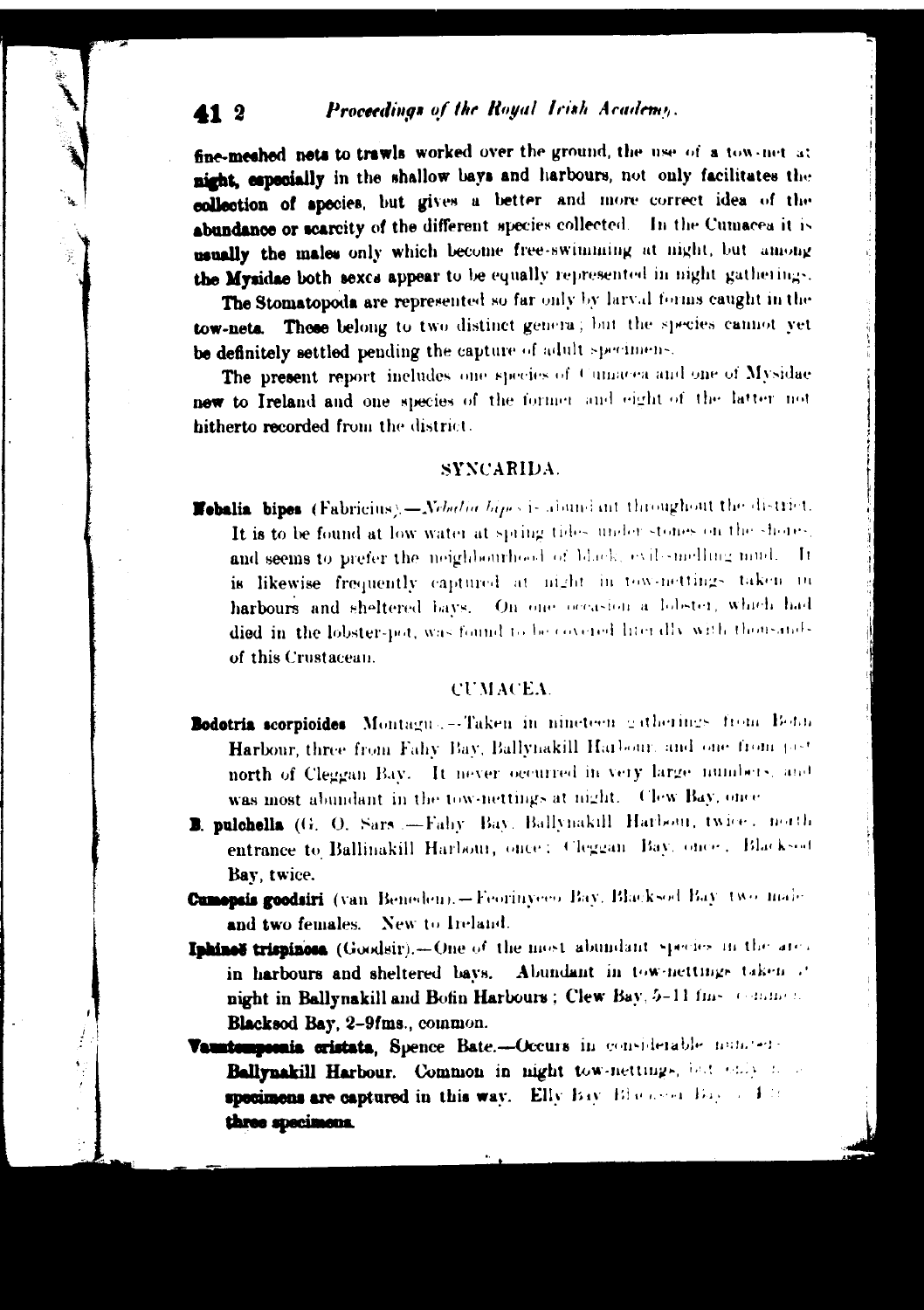41 1

- Euderella truncatula (Spence Bate .- Taken three times in Bods Harbour and three times in Fahy Bay, Ballynakill Harbour. Clew Bey, 1-6 final common. Blacksod Bay, 5 fma., two specimens.
- Cuncilla pygmaca, G. O. Sara.-Generally distributed throughout the area, both in the harbours and sheltered bays, and in the open seas down to 45 final
- Nanastaeus unguieulatus, Spence Bate.---Very abundant in the sheltered bays and harbours of the district, but also found in the open seas round Clare Island and Inishturk. Blacksod Bay, one specimen.
- **E. brovioandatus**, Calman,-The types and only known specimens were found in Ballynakill Harbour.
- Perudecume lengioernis (Spence Bate).-The most abundant species of t unseres in the area, and generally distributed. Often taken in large numbers in tow-nettings made at night.
- P. cimilis, G. O. Sara -- Bofin Harbour, one specimen. 14 miles N.W. by W. of luishturk, one specimen. Between Clare I. and Achillbeg, one spectmen.
- Dastylis rugees. G. O. Sars.-From Ballynakill Harbour, on five occasions. Blacksod Bay, one specimen.
- D. restrata (Goodsir).-Twice taken in Ballynakill Harbour. Clew Bay. 4.10 fms., two specimens. Blacksod Bay, 3-9 fms., common. 5 mi.  $>$  S.E. of Clare I. light, 17 fms., four specimens.
- **D. spiness.** Norman.—2} miles S.E. of Clare I. light, 18 fms., one male.  $3\frac{1}{4}$ miles S.S. W. of Mulramiy pier, Clew Bay, 15 fms., one female. Blacksod Bay, 9 fms., two males. New to the district.

## **EUPHAUSIACEA.**

- **Meganyctiphanes norvegica** ( $M$ . Sars).  $-M$ . norvegica is very frequently taken in tow-nettings in the open seas of the Clare Island marine area, but is seldom found in any of the harbours in that area. It may, however, be driven in during gales, and even cast up on the beach. It forms the main food of mackerel, herring, salmon, and trout in the springtime, and, judging from the contents of the stomachs of these fishes examined at that period of the year, this Euphausian must be enormously abundant at certain seasons. The contents of the stomach of a whale captured at Inishkea in the spring of 1900 were found to consist entirely of this species.
- **N**vetiphanes couchi Bell.  $-A$  smaller form than M. norregues, N. couchs is usually found associated with this species in the open seas round Clare Island and district, and appears to be equally abundant. Considered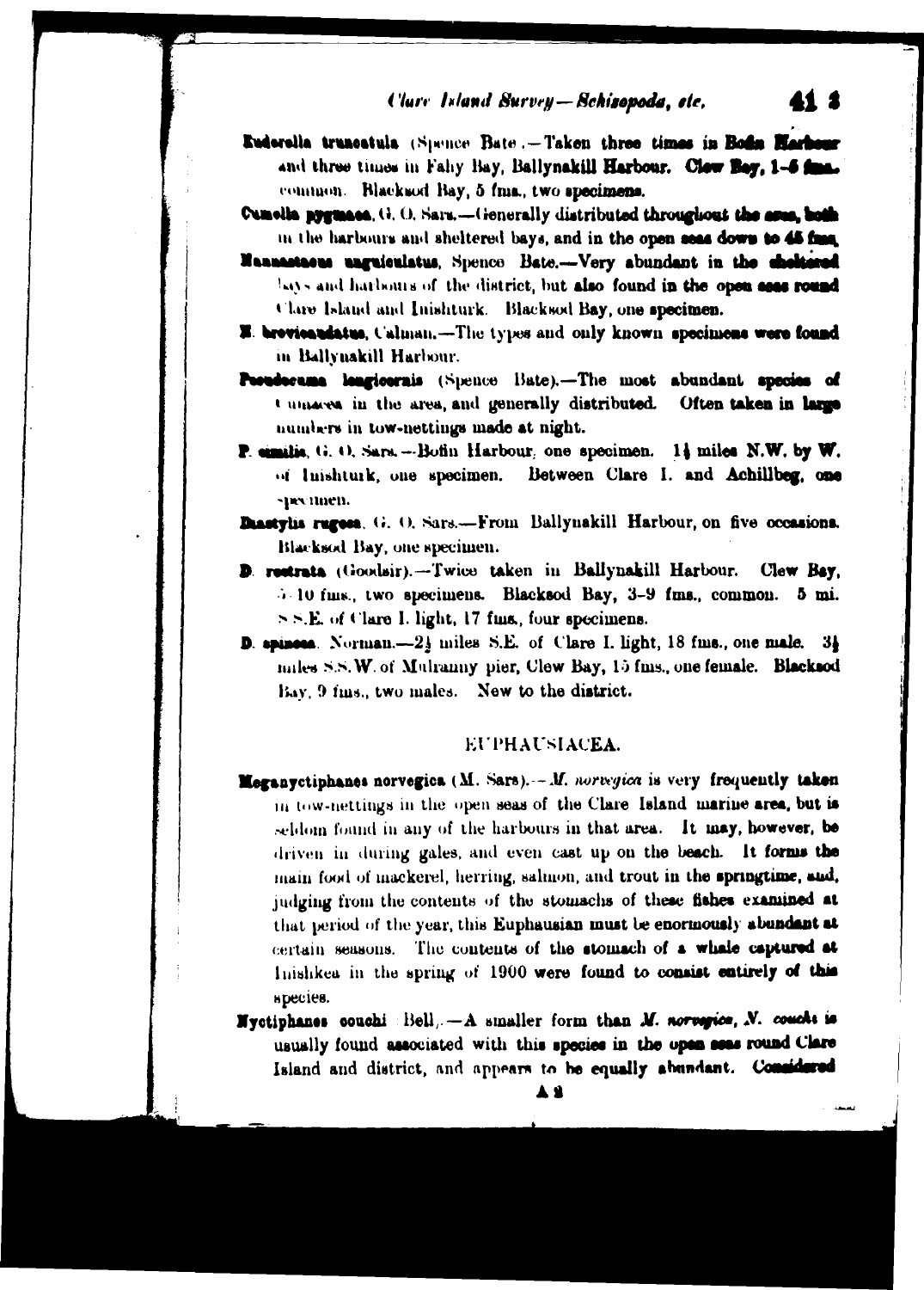#### 414 **Proceedings of the Royal Irish Academy.**

broadly, however, N. conchi is a more distictly shallow water species than M. norvegica. Like the latter, it is a favourite food of pelage fishes **Thysanolies, incruis (Kroyer).-This species has a distribution in the district** under review entirely coincident with that of M ancrequarand N, concluand is usually found associated with them. Under this species I **include records formerly listed** under the name Boroghauso correlation (Kröyer), and Thymnoessa neglecta (Kroyer), since, according to Hansen these two supposedly distinct species are merely dimorphic fears. one species, which must bear the earlier name here given to it

### MYSHEACEA.

**firiella armata (Milne-Edwards).**-Near Portlea, Clare Island J. G. Inishgowls Harbour, Clew Bay, 1-4 fms. South side of Four sys-Bay, Blacksod Bay, shore. Feorinyeeo Bay, 2.5 fms. Elly Bay, Eller Bay, 1-3 fms. Carrigeenmore, Blacksod Bay, in tow-net through we close to shore. Entrance to Blacksod Bay, 7 (ms). Bofin Harbour, 2004. common. Ballynakill Harbour, common. Cleggan Bay, 17 fts-

A very common and abundant species in the district generally : living among Laminaria and other seaweeds, or in rock-pools at frequently captured free-swimming at night, by means of tow-nets

& clausii, G. O. Sara-Inishgowla Harbour, Clew Bay, 1 4 mm. Santteene of Feoringgeeo Bay, Blacksod Bay, rock-pools on the shere. Entrance to Blacksod Bay, 7 fms. Cleggan Bay, 17 fms. 22 miles S.W. 3 V.W. of Shark Head, Inishark, surface. Half mile N. of Cleggian Hea surface. Bofin Harbour, very abundant. Ballynakill Harbour Solv abundant

A very common species, especially abundant at night in the horand shallow bays of the area.

8. jalleenia, Czerniavsky.-Carrigeenmore. Blackson Bay Shore. South of Feoringeeo Bay, Blacksod Bay, shore. Elly Bay Blacksod Bay Strate Barranagh, Blacksod Bay, 2-3 fms. Portlea, Clare Island in tew net 24 miles S.W. by W. of Shark Head, Inishark, surface, 2 miles W. ex S. of Inishturk, surface.  $\frac{1}{2}$  mile N. of Cleggan Head sources. Then Harbour, very abundant. Ballynakill Harbour, very commen.

A species of similar habitate and abundance to Species and all a found associated with it. It has not been previously research area under review, though known to me for several years of collections of the Fisheries Branch of the Department  $\Delta_{\lambda}$  $17.11$ for Ireland.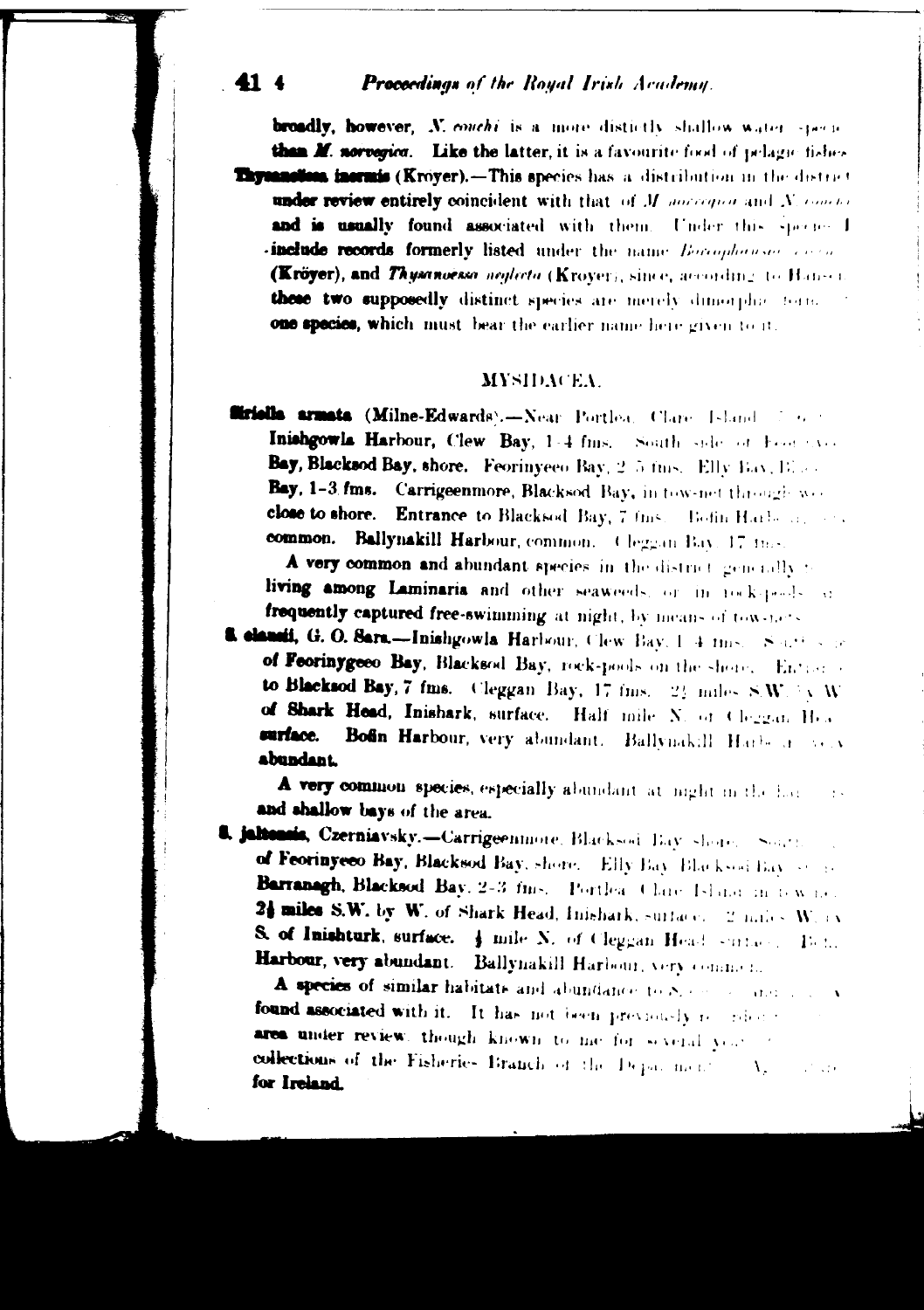astrosaceus spinifer (Goes). Entrance to Blacksod Bay, 7 fms. **Letween** Inshtuck and Inishark surface. Between Innishinny and the Gun Rick Inishbofin surface. Fahy Bay, Ballynakill, 2 fms. Found also on one occasion in the stomach of a mackerel caught off Cleggan Head.

A free-swimming form usually found in the open sea and rarely taken in the harbours and bays of the area.

G. sanctus van Beneden). «Botin Harbour, very abundant, especially at night. Billynakill Harbour, taken on six occasions, and only very young spectmens.

The specimens from Botin Harbour depart from the typical forms in being without lobes on the posterior margin of the carapace.

G normani G O. S.a.s. - One mile outside Bohn Harbour, one specimen. Between Bofin and Carrickmahoga Rocks, one specimen. 24 miles S.W. by W. of Shark Head, one specimen. 2 miles S.S.W. of Shark Head, two specimens. Between Inishturk and Inishark, one specimen.

An open-sea species, never taken in harbours or sheltered bays. All the west of Ireland specimens have upturned lobes on the posterior margin of the carapace, and differ in this respect from Mediterranean specimens, in which the lobes are absent. All the specimens were captured at the surface.

- Anchialus agilis, G. O. Sars,-Taken on about a dozen oceasions in the open seas round Inishbofin, Inishark, Inishturk, and Clare Island, but never taken in the harbours or enclosed bays of the district. It is usually capt ned at the surface of the sea. Not previously recorded from the erea.
- Heteromysis formosa S. 1. Smith.-Botin Harbour, 23 fms., three young specimens. Not previously recorded from the area.
- Erythrops elegans. G. O. Sars.-Fahy Bay, Ballynakill, 2 fins., one specimen. Not previously recorded from Iteland.
- Mysidopsis angusta G.O. Sars. -- North entrance to Ballynakill Harbour. 7 fms, respeciment. New to the district,
- L gibbosa (c. O. Sars Botin Harbour, rarch). Ballynakill Harbour not surequently.
- Leptomysis lingvara. G. O. Sars.-Boton Harbour, three specimens on three separate occasions. New to the district,
- Reminyus lamerase (Couch).--Entrance to Blacksed Bay, 7 fms., two stes mens. On Portlea Clare Island in tow-net
- Macropus slabberi (van Beneden).--Ballinakill Harbour sarface one speciment. Both Harbour, on three separate occasions, at the surface at خناجية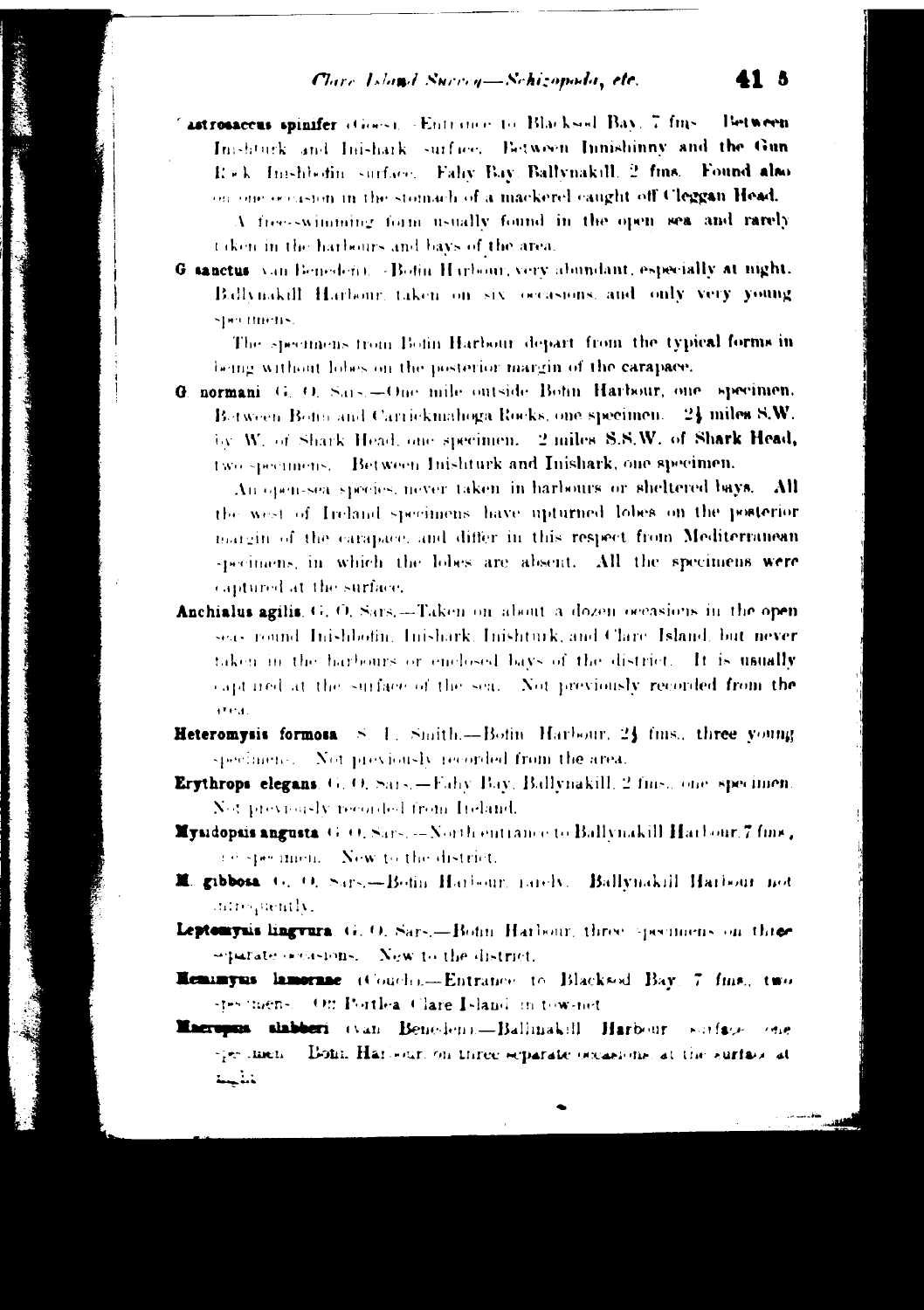#### Proceedings of the Royal Irish Academy. 416

**Facturing foxuom** (Müller). $-A$  very common species enormously abundant in the bays and harbours of the area, usually found among Laminaria and other seaweeds and in rock-pools.

**M. incruis (Rathke).--Inishgowla Harbour. Clew Bay, 1-4 fms.** Carrigeen. more, Blacksod Bay, in tow-net through weeds close to share abundant Off Portlea, Clare Island, in tow-net, 5-6 fms., abundant. Ballynakill Harbour, on two occasions. Bofin Harbour, common.

A moderately abundant species in the area, but never tourd along the shores or in rock-pools like M. flernoon. It usually occurs in about 5 fms. of water.

**Schistomysis ornata** (G, O, Sars), -Entrance to Blacksod Bay 7 mm, abundant, Feoringeeo Bay, Blacksod Bay, 5 fms., one speciment

- **5. arenosa** (G. O. Sars).-Off the white strand, Ship Sound. Both: Harbour, 3 fms., in sand, very abundant. Carrigeennote, Bl.e.ksod Bay in townet through weeds, close to shore.
- **Heomysis integer (Leach).--Lough Leam, Mullet abundant.** Lough Leam is a brackish-water longh, cut off from the sea, and only entered by the tobat spring-tides. New to the district.

## **STOMATOPODA**

In 1905 I recorded the fact that Stomatoped larvae belonging to two distinct genera of adult Stomatopoda, occurred regularly in tow-netting-of dom in the late autumn off Inishboth and Ballynakill Harbour. Since the pardication of that note further specimens have come to hand, and I now wish to correct an error in the identification of one of the types of larvae. I reterred the two kinds of larvae to the larval genera Alima and Gonera behave the young forms of Squilla and Gonodactylus respectively. The latter larve in reality belongs to the genus Lysiosquilla. I was able to convert has entired determination by the discovery of a single specimen 16 mm in length in the first adult stage, in which the raptorial claw bears much other including the large terminal one. It suffices for the present to include the general Squilla and Lysiosquilla in the fauna of the Clare Island marine area. No adult specimens have yet been found; but the larvae in all stages of development occur free-swimming in the shallow seas of the district every year in the late summer and early autumn.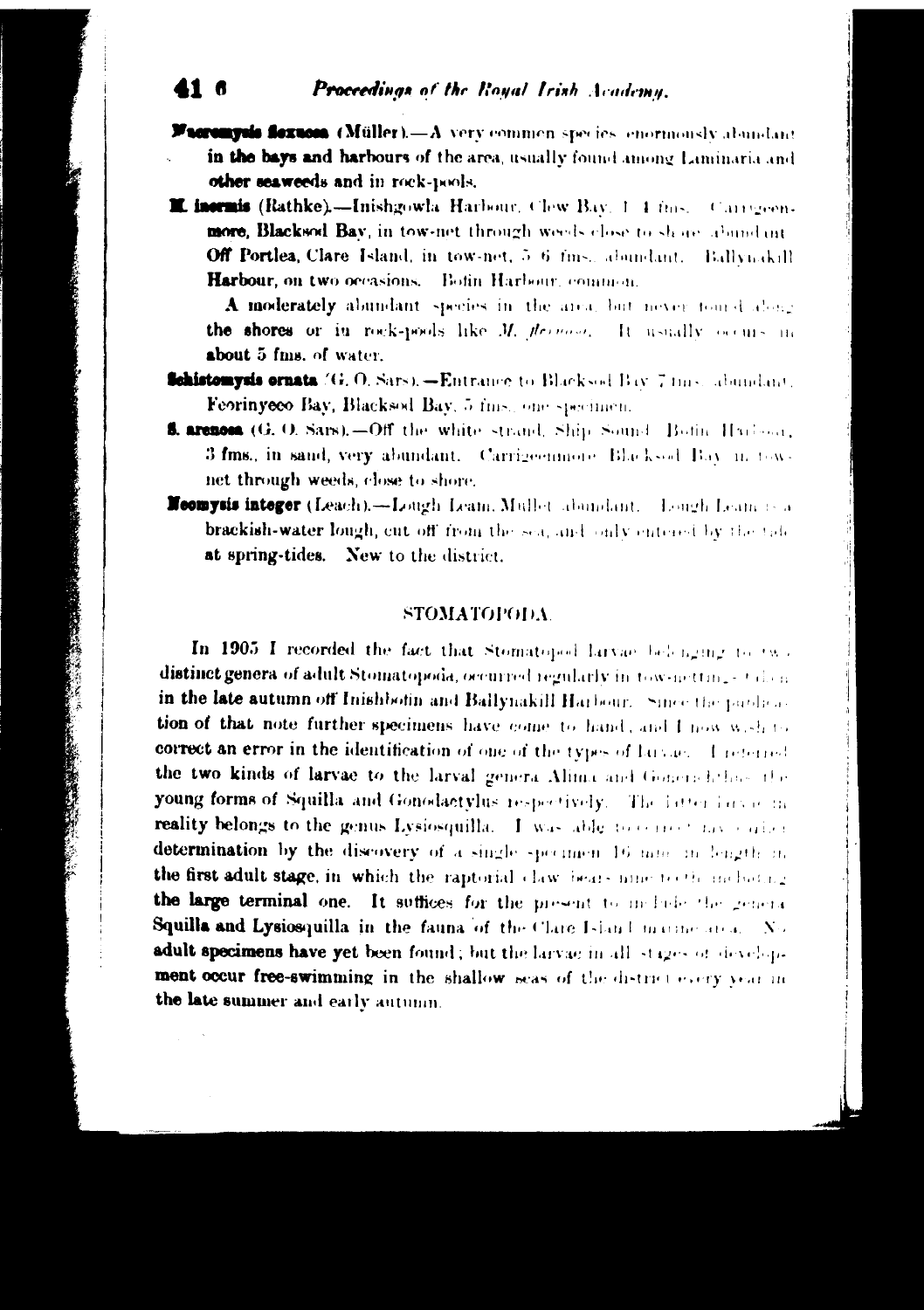## Clare Island Survey-Schisopods, etc.

TABLE INDICATING THE KNOWN GEOGRAPHICAL DISTRIBUTION OF NEDALLACEA,

CUMACEA, AND SCHIZOPODA.

|                                                                                                                                                                                                                                                                                                                                                                                                                                                                                    |                         | Spries known<br>Norway.<br>Cultivali:           | Species Intown<br>Iron British<br>Area.<br>ļ | ัธ                                                              |                              |
|------------------------------------------------------------------------------------------------------------------------------------------------------------------------------------------------------------------------------------------------------------------------------------------------------------------------------------------------------------------------------------------------------------------------------------------------------------------------------------|-------------------------|-------------------------------------------------|----------------------------------------------|-----------------------------------------------------------------|------------------------------|
| SYNCARIDA.                                                                                                                                                                                                                                                                                                                                                                                                                                                                         |                         |                                                 |                                              |                                                                 |                              |
| Nebalia bipes,                                                                                                                                                                                                                                                                                                                                                                                                                                                                     |                         | ×                                               | ×                                            | ×                                                               | ×                            |
| <b>CUMACEA.</b>                                                                                                                                                                                                                                                                                                                                                                                                                                                                    |                         |                                                 |                                              |                                                                 |                              |
| Bodotría scorpioides,<br>Eo iotria pulchella,<br>Cumopers goodsici,<br>Iphinoe trispinosa,<br>Vauntompsonia cristata,<br>Eugorella truncatula,<br>Cumella pygm <b>aea,</b> .<br>Nannastacus unguiculatus, .<br>Nannastacus bievicaudatus,<br>Pseudocuma longicornis.<br>l'scudocuma similis,<br>Diastvlis rugosa.<br>ä,<br>Diastylis rustrata,<br>$\mathcal{A}$<br>Di atylis spinosa,<br>Есриасылска.<br>Meganyctiphanes norvegica,<br>Nvetīphanes conchi,<br>Thy -anocssa mermis, | $\mathcal{L}_{\bullet}$ | ×<br>  XXXXX     X     X  <br>×<br>×            | XXXXXXXXXXXXX<br>xxx                         | ×<br>×<br>    x   x         x   x  <br>×<br>$\ddot{\mathbf{x}}$ | x   x   x x x x x x x x<br>x |
| MASIDACKA.                                                                                                                                                                                                                                                                                                                                                                                                                                                                         |                         |                                                 |                                              |                                                                 |                              |
| Sinella armata,<br>Siriella causii, .<br>Sinella jaltenais,<br>Gastrosaccus spinifer.<br>Gastrosaccus sanctus.<br>Gastrosaccus normani.<br>Anchialus agilis,<br>Heteromysis formosa.<br>Erythrops elegans,<br>Mysidopsis angusta,<br>Mysidopsis gibboss<br>Leptomysis lingvura,<br>Hemimyeis lamornae.<br>Macropsis slabberi,<br>Macromysis flexuosa.<br>Macromysis inermis,<br>Schistomvsis ornata, .<br>Schistomysis arenosa,<br>Neomysis integer,                               |                         | $\mathbf{\underline{x}}$<br><b>XIXXXIXXXXXX</b> | XXXXXXXXXXXXXXXX<br>ł.<br>ł                  | $\overline{a}$<br>XIXIXIXIIIIXXX<br>ţ.                          | XIIIXXXXXXIXXXIXXX           |

Į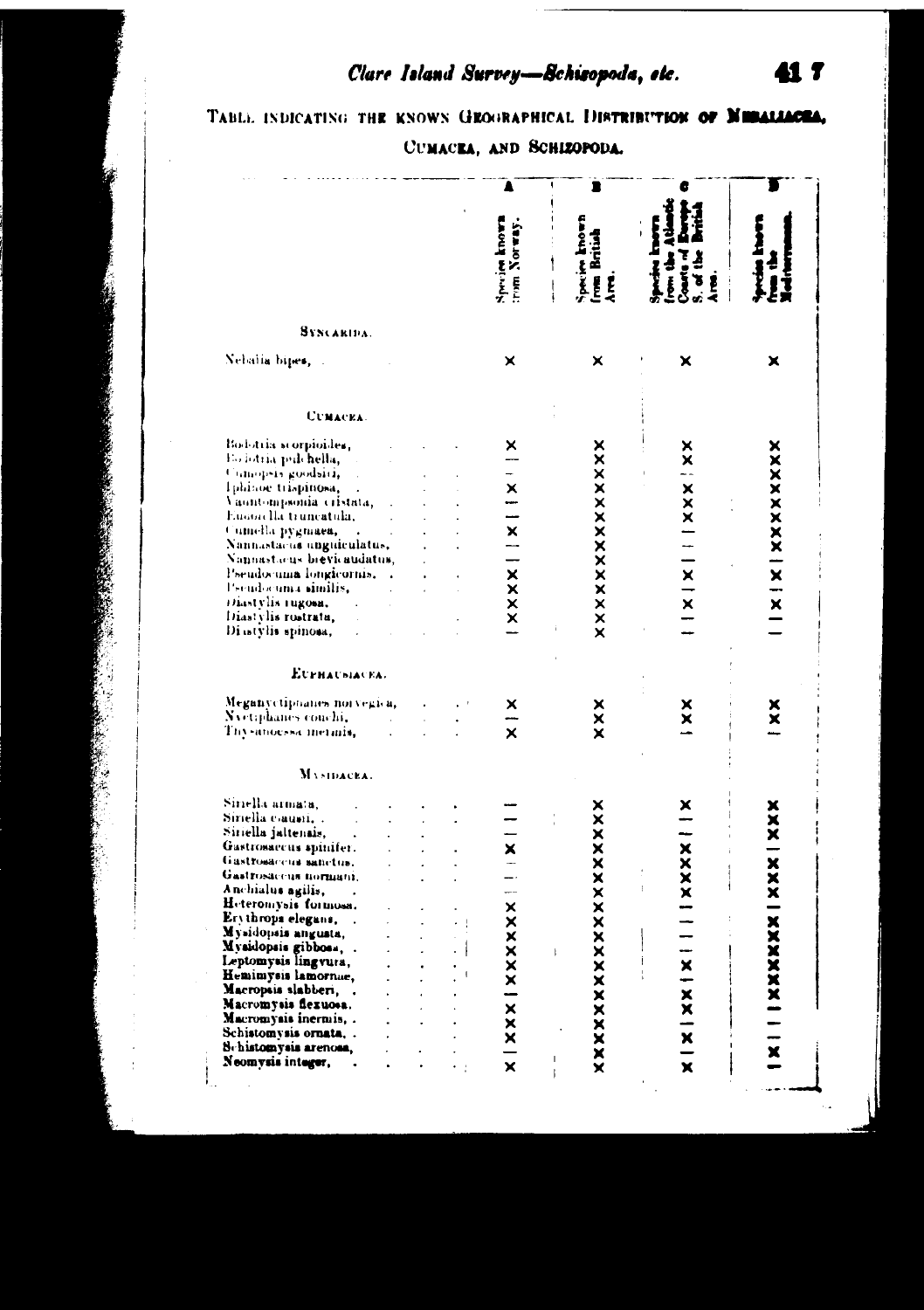Proceedings of the Royal Irish Academy.

**GEOGRAPHICAL DISTRIBUTION OF THE SPRUITS NOTED ABOVE** 

The preceding table indicates broadly the known geographical range of the species recorded above. A study of this table reveals the interesting fact that the marine fauna of the west of Ireland, as far as these orders of Orustacea are concerned, is a blending of northern forms with southern species from the Mediterranean, the latter element somewhat preponderating. The single species of Nebalia, N. bipes, extends from Norway to the Mediterranean. Among the Cumacea we find seven species have been recorded from Norway and ten from the Mediterranean, while five are common to Norway, the British area, and the Mediterranean. Five species New orders. unguiculatus, Eudorella trancatala, Bodotria palchello, Cenop convoluto and Vauntompsonia cristata, have the northern limit of their geographical range in the British area, while two forms, Pseudocuma similar and Darstalis of the have yet to be met with south of the British area. One species Newan three. brevicaudatus, is peculiar to the Clare Island marine area. Dontalis sprinted has so far only been found in the British area and none of the species extend to the American coasts.

Of the three species of Euphausiacea, one, Meganoctydatar and capaciextends from Norway to the Mediterranean; the second Nactional conclusion is known from the Mediterranean, but not from Norway; while the third Thysanocesa incrinis, is not certainly known to the south of Britain M. norvegica is also found off the North American coast. Here seem therefore, we get a blending of northern and Mediterranean species.

**Of the nineteen species of Mysidae here recorded, thirteen extend to the** Mediterranean and eleven to Norway, but only five from Norway to the Mediterranean. Six of them have the southern limit of their known **geographical range in the British area, while eight of them have not yet been** recorded south of the English Channel. There are no species peculiar to the British area, and only one species. Heteromysis formost asstends to the American coasts. No Stomatopoda are known from Norway, so that the Stomatopod element in the fauna of the West of Ireland is or southern origin.

418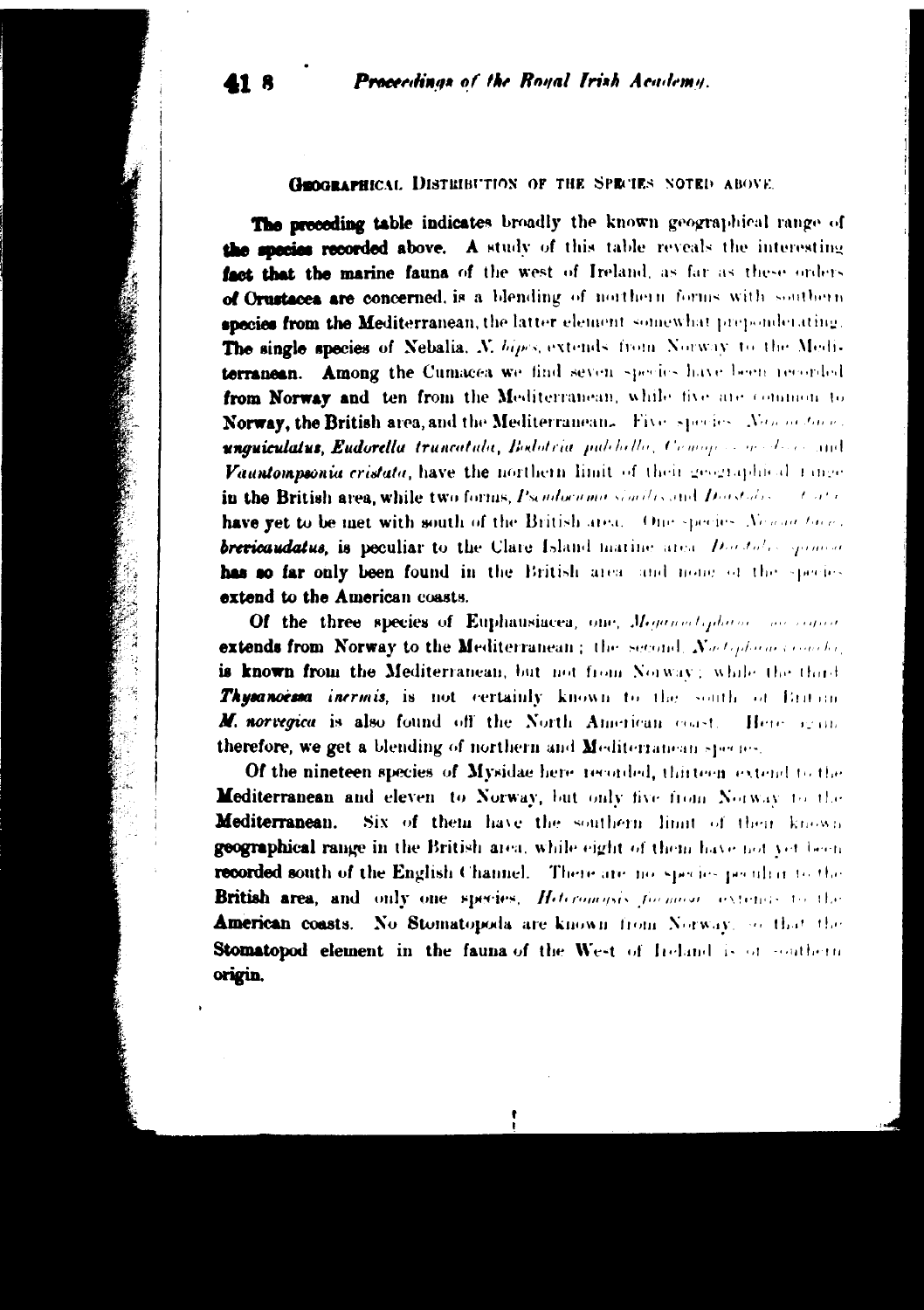## Clare Island Survey-Schisopoda, etc.

Jumming up the known geographical range of all the species here recorded we get the result set forth in the following table :-

|                                                                                                                                                                                                                                | Norway.     |    | British Area.   Mediterraneau.   Common to all |    |
|--------------------------------------------------------------------------------------------------------------------------------------------------------------------------------------------------------------------------------|-------------|----|------------------------------------------------|----|
| Nebalia,                                                                                                                                                                                                                       |             |    |                                                |    |
| Comacea, Company of the Company of the Company of the Company of the Company of the Company of the Company of the Company of the Company of the Company of the Company of the Company of the Company of the Company of the Com | and a state | и  | $\mathbf{u}$                                   | 5  |
|                                                                                                                                                                                                                                | $\sim 10$   | 3  |                                                |    |
| Mysidacea, and a little                                                                                                                                                                                                        |             |    | 19.777713                                      |    |
| Total,                                                                                                                                                                                                                         | 21          | 37 | 26                                             | 12 |

This table brings out well the fact that the shallow-water marine fauna of the west coast of Ireland is a blending of a northern and southern fauna, the latter element preponderating slightly as a whole and in each separate order.

Concerning the horizontal and bathymetric distribution of the species here noted definite information is difficult to obtain, owing to the peculiarity of habit already noted for the majority of forms of becoming free-swimming at night. Nebelia bipes is a purely littoral species, not extending below the tenfathom line. Of the Cumacea, the following species appear to be true littoral forms confined to the ten-fathom limit of the shore :-

| Bodotria pulchella.        | Diastylis rugosa.  |
|----------------------------|--------------------|
| Iphinoe trispinosa.        | Cumopsis goodsiri. |
| Nannastacus brevicaudatus. |                    |

The seaward limit of the remaining species, as far as at present known, is as follows : -

| Cumella pygmaea, 67 fms.          |
|-----------------------------------|
| Bodotria scorpioides, 15 fms.     |
| Vauntompsonia cristata, 50 fms.   |
| Nannastacus unguiculatus, 64 fms. |
| Eudorella truncatula, 1443 fms.   |

Pseudocuma longicornis, 58 fms. Pseudocuma similis, 28 fms. Diastylis rostrata, 1063 fms. Diastylis spinosa, 183 fuis.

The three Euphausians are pelagic Crustaces, often extending far out to sea and in water of considerable depth, which reach the maximum of abundance in the adult stage at about the 100-fathom line, and in the young and half-grown stages in considerably shallower water. They are at

> <sup>1</sup> Two species poculiar to the British Area <sup>2</sup> One species extends to America.

B. I. A. PROC., VOL. XXXI.

ţ,